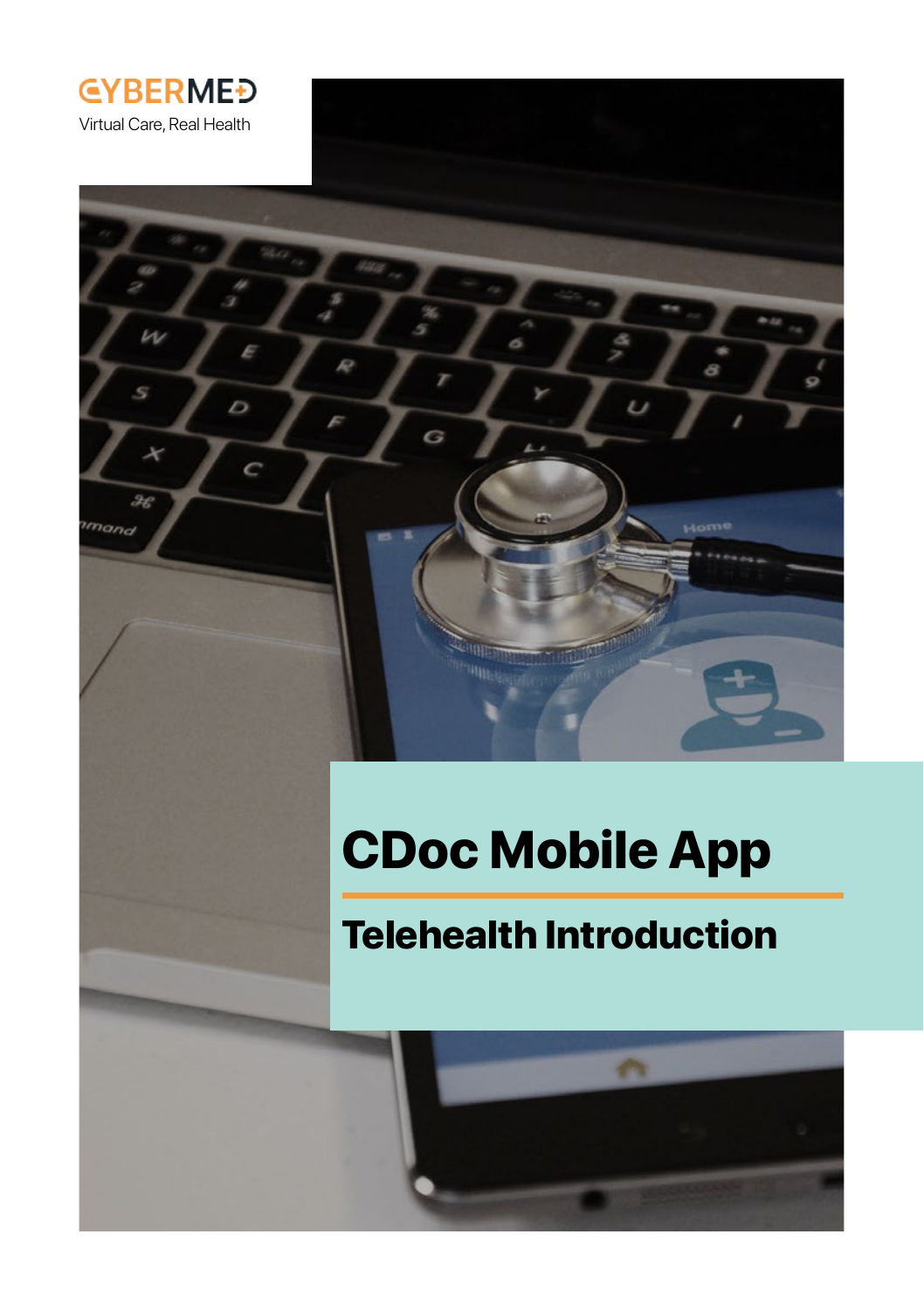# **What is CDoc**

CDoc is an advanced telehealth application using video technology to let patients find and connect with healthcare providers.

CDoc is **FREE** to download.

There are **NO** monthly fees or in-app purchase.









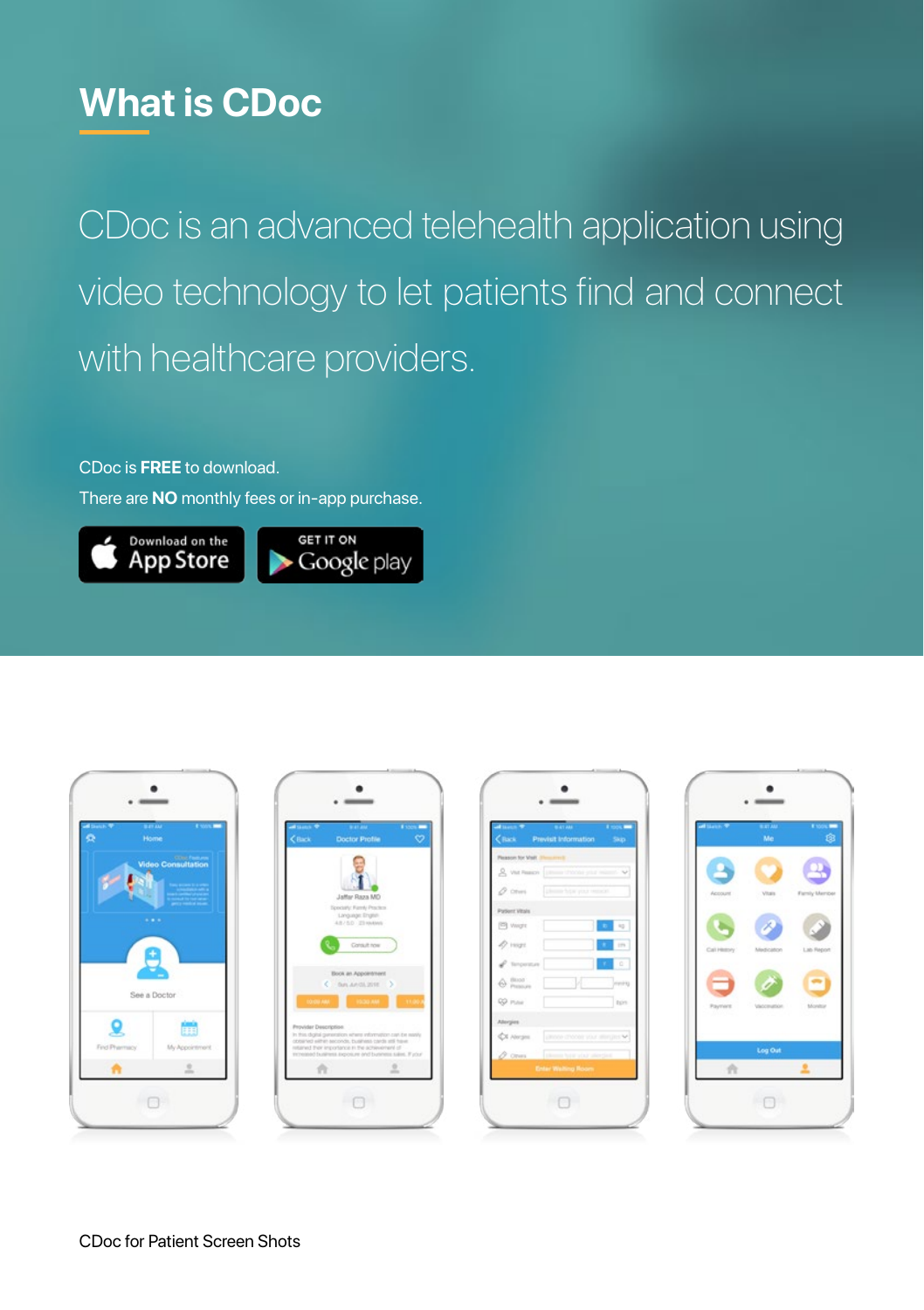## CDoc Benefits





| disant P<br>Online   | 9:41.KM<br>Appointment       | # rook =<br>œ<br>133 |
|----------------------|------------------------------|----------------------|
| C Vinting Room       | Appointment                  | Cuit.op >            |
| Select<br>Date       | Map. 2018                    | Go to<br>Today       |
| Patient              | Appt. Time                   | Distus               |
| Mainican Vitalitiez  | 9 DO AM                      | Concierá             |
| McNeal Lambert       | 9:30 AM                      | Complete             |
| <b>Martus Visits</b> | Q-AS AND                     | Calina               |
| Sophia Ray           | 10:00 AM                     | Holing<br>m.         |
| Gelman Wood          | 10:15.6M<br>an sa san        | EGWNY 1<br>- 5       |
| Juan Remind          | 1245 AM<br><b>CONTRACTOR</b> | Office               |
| <b>Fanish Friend</b> | 11 STORAGE                   | <b>Citizen</b>       |
|                      |                              | ż                    |
|                      | o                            |                      |